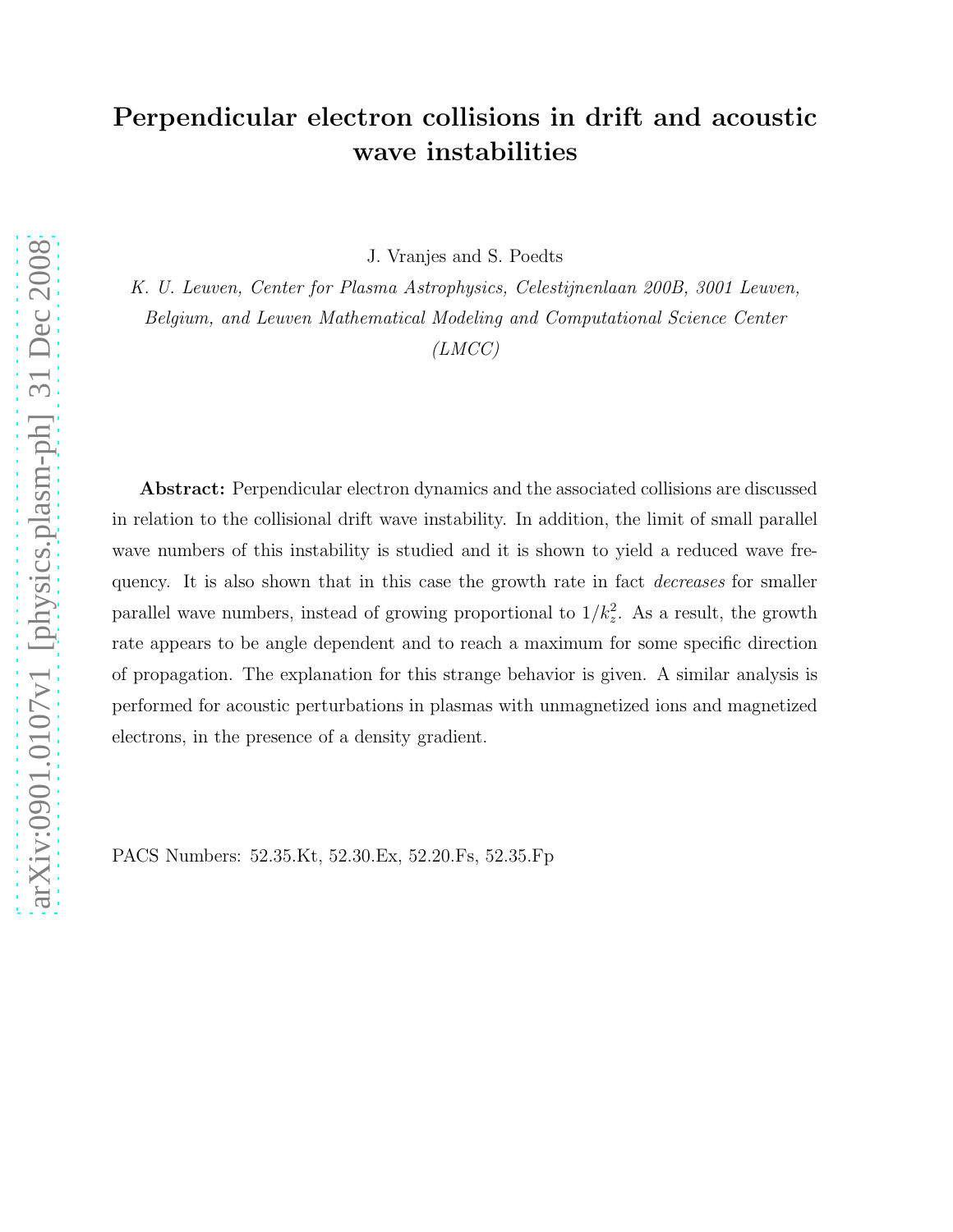# I. INTRODUCTION AND MODEL

Typically, collisions in plasmas are responsible for the damping of plasma modes. However, this does not hold for the drift wave which grows in the presence of electron collisions. The growth appears because, in the presence of collisions, the perturbed wave potential lags behind the perturbed density. This, together with the free energy stored in the density gradient, makes the mode growing. In the case when the ions are not magnetized (e.g., perturbations with frequencies above the ion gyrofrequency  $\Omega_i$ , or/and when the ion collision frequency is above  $\Omega_i$ ), the ion motion will be of the sound-type, while the motion of electrons can still be described within the drift wave limits. Hence, acoustic-type perturbations in such a case may also become unstable due to the same reasons,<sup>1,2</sup> with the instability taking place provided that the acoustic wave frequency is below the electron diamagnetic frequency  $\omega_{*e} = v_{*e} k_y$ ,  $v_{*e} = -(v_T^2)$  $T_e^2/\Omega_e \vec{e}_z \times \nabla n_0/n_0, v_{Te}^2 =$  $\kappa T_e/m_e$ . Physically, the instability is due to the fact that collisions prevent the electrons from moving freely and from shielding the electrostatic perturbations that involve the ion component.

In most cases, these electron collision effects are included from the electron parallel momentum.<sup>3</sup>−<sup>6</sup> This is because of the small inertia, which results in a dominant electron motion in the parallel direction, as compared to the perpendicular gyromotion-type dynamics. Yet, a clear distinction about when such a model is justified is rarely seen in the literature. In our recent work<sup>7</sup> it is shown that the model can be used provided that

<span id="page-1-0"></span>
$$
k_z^2 \Omega_e^2 / (k_y^2 \nu_e^2) \gg 1. \tag{1}
$$

Here,  $k_z$  and  $k_y$  are the wave number components in the direction parallel and perpendicular to the direction of the magnetic field vector  $\vec{B}_0 = B_0 \vec{e}_z$ , respectively, and  $\Omega_e$  denotes the electron gyrofrequency. The electron collision frequency  $\nu_e$  may include collisions with both ions and neutrals. Numerous parameters contribute to the condition [\(1\)](#page-1-0), and consequently it may not always be satisfied, so that in some cases it may become necessary to include collisions in the perpendicular electron dynamics as well. An obvious consequence of these collisions is that the usual drift motion of electrons (perpendicular to the force vector) will be modified, and an additional component of motion in the direction of force vector will appear as well.

In a weakly ionized plasma, the electrons may predominantly collide with neutrals.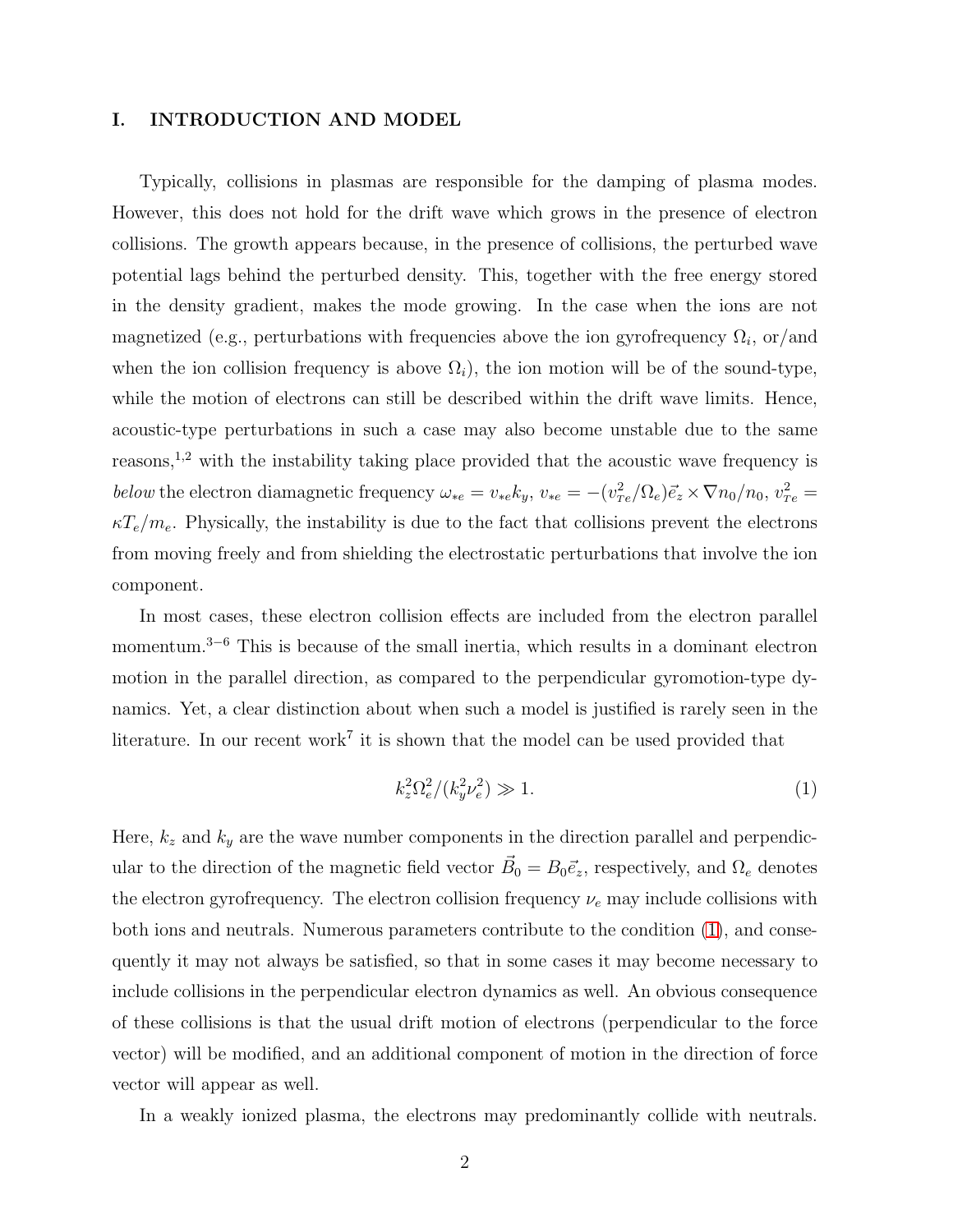Usually, these collisions are described assuming a static and heavy neutral background so that the dynamics of the neutrals is ignored. However, the interaction between the two fluids happens due to friction, and the momentum conservation imposes that the neutral dynamics must be taken into account in spite of a big difference of mass (per unit volume) of the two fluids. In a recent study<sup>6</sup> the differences between the two models are discussed in detail.

In the present work, we consistently take the dynamics of the target particles (neutrals in the present case) into account, and we discuss the domain in which the condition [\(1\)](#page-1-0) is not satisfied.

In the case when the temperature of the heavy plasma constituents (ions and neutrals) is much below the electron temperature, we omit their thermal effects. The electron momentum equation is

<span id="page-2-1"></span>
$$
m_e n_e \left[ \frac{\partial \vec{v}_e}{\partial t} + (\vec{v}_e \cdot \nabla) \vec{v}_e \right] = en_e \nabla \phi - en_e \vec{v}_e \times \vec{B} - \kappa T_e \nabla n_e - m_e n_e \nu_{en} (\vec{v}_e - \vec{v}_n), \tag{2}
$$

and for the neutrals we use

<span id="page-2-0"></span>
$$
\left[\frac{\partial}{\partial t} + (\vec{v}_n \cdot \nabla)\right] \vec{v}_n = -\nu_{ne} (\vec{v}_n - \vec{v}_e). \tag{3}
$$

The momentum conservation implies that  $\nu_{ne} = m_e n_e \nu_{en} / (m_n n_n)$ .

# II. ON THE EQUILIBRIUM

It is seen that, assuming a stationary equilibrium and also  $(\vec{v}_{n0}\cdot\nabla)\vec{v}_{n0} = 0$ ,  $(\vec{v}_{e0}\cdot\nabla)\vec{v}_{e0} =$ 0, from [\(3\)](#page-2-0) we have  $\vec{v}_{n0} = \vec{v}_{e0}$ . At the same time, Eq. [\(2\)](#page-2-1) yields  $\vec{v}_{e0} = \vec{v}_{*e}$ . Hence, due to friction both fluids move together. In most cases under laboratory conditions such a state is not expected to take place because of the long time that is needed to reach it. In order to get a better feeling about the necessary time scales, we may set a constant velocity for the electrons  $\vec{v}_{e0}$  (assuming that the parameters determining the velocity are controlled externally). Using Eq. [\(3\)](#page-2-0) we then obtain the neutral velocity:  $v_{n0}/v_{e0} = 1 - \exp(-\nu_{ne}t)$ . Now, setting for example  $n_{e0} = 10^{16} \text{ m}^{-3}$ , and assuming a hydrogen plasma in hydrogen gas with  $n_{n0} = 10^{19} \text{ m}^{-3}$ ,  $T_e = 1 \text{ eV}$ , we have  $\nu_{en} = 1.09 \cdot 10^6 \text{ Hz}$ ,  $\nu_{ne} = 0.6 \text{ Hz}$ , and we find that  $v_{n0}/v_{e0} \simeq 1$  within about 8 s. Here  $\nu_{en} = \sigma_{en} n_{n0} v_{Te}$ , and<sup>8</sup>  $\sigma_{en}(T_e) \simeq 2.6 \cdot 10^{-19}$  $m^2$ .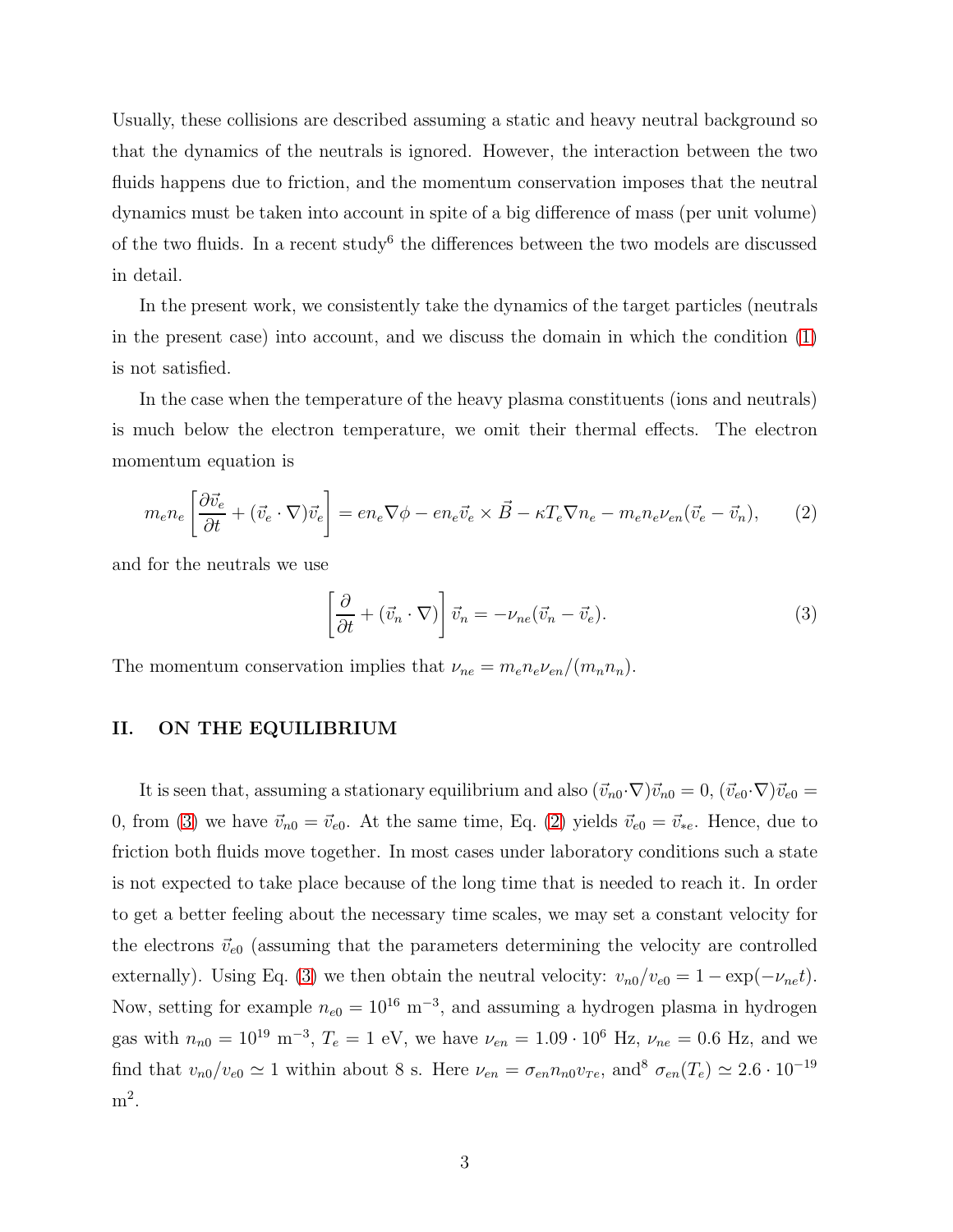Similarly, setting  $n_{e0} = 10^{17} \text{ m}^{-3}$ ,  $n_{n0} = 10^{19} \text{ m}^{-3}$ ,  $T_e = 5 \text{ eV}$ , we have  $\nu_{en} = 1.07 \cdot 10^6$ Hz,  $\nu_{ne} = 5.8$  Hz, and  $v_{n0}/v_{e0} \simeq 1$  within about 0.8 s. Here<sup>8</sup>  $\sigma_{en}(T_e) \simeq 1.14 \cdot 10^{-19}$  m<sup>2</sup>.

Numbers used here are for demonstration only. Yet, similar parameters may be seen in various studies dealing with collisional drift-waves, like in the experimental work from Ref. 9 (with  $T_e = 2$  eV,  $T_i \le 0.1$  eV,  $n_{e0} = 10^{16}$  m<sup>-3</sup> and  $\nu_{en} = 2 \cdot 10^6$  Hz). A similar density  $(n_{e0} = 7 \cdot 10^{16} \text{ m}^{-3})$  but a 5 times lower electron temperature is used in the experiment in Ref. 10, while in the experiment in Ref. 11 the density and the temperature are also of the same order as in our examples, i.e.,  $n_{e0} = 5 \cdot 10^{15} \text{ m}^{-3}$ ,  $T_e \simeq 1 \text{ eV}$ . In another experiment<sup>12</sup> the parameters are  $n_{e0} = 2 \cdot 10^{15} \text{ m}^{-3}$ ,  $T_e = 2 \text{ eV}$ .

Although parameters may have very different values in various experiments, the number used in the examples above are frequently seen in the laboratory plasmas. Although the ionization degree in the two examples given above is not so small, the electron-neutral collisions are larger than electron-ion collisions. For the given parameters, the two cases yield (in kHz)  $\nu_{ei} \simeq 304$ ,  $305 < \nu_{en}$ , respectively. Here  $\nu_{ei}$  remains almost the same because both the density and the temperature are increased. We used<sup>13,14</sup> the expression for the collision frequency between any two charged species  $b$  and  $a$ 

$$
\nu_{ba} = 4 \left(\frac{2\pi}{m_b}\right)^{1/2} \left(\frac{q_a q_b}{4\pi\varepsilon_0}\right)^2 \frac{n_a L_{ba}}{3(T_b + T_a m_b/m_a)^{3/2}}.
$$
\n(4)

Here,  $L_{ba} = \log(\lambda_d/b_0)$  is the Coulomb logarithm,  $\lambda_d = \lambda_{db} \lambda_{da}/(\lambda_{db}^2 + \lambda_{da}^2)^{1/2}$  is the plasma Debye radius, and  $b_0 = (|q_b q_a|/[12\pi \epsilon_0 \kappa (T_b + T_a)]$  is the impact parameter for Coulomb collisions.

Hence, it is correct to say that in most cases we have a 'time evolving background plasma'. Yet, this time dependence is negligible as long as the period of the perturbations is much shorter than the equilibrium evolution time (that is of the order of  $1/\nu_{ne}$ ). In fact, this is not a rough approximation bearing in mind the other plasma parameters and the corresponding evolution. For example, the assumed equilibrium density gradient is also time dependent because of the electron collisions, and those take place on much shorter time scales. In other words, fast electron collisions will tend to destroy the density gradient, and this may happen on short time scales, unless the density gradient is somehow kept externally (examples of that kind can be found in Refs. 15, 16). This can be seen by taking the second set of the above given parameters and assuming  $B_0 = 0.01$  T, and the plasma density gradient length as  $L_n \equiv [(dn_{e0}/dx)/n_{e0}]^{-1} = 0.1$  m. The perpendicular electron diffusion velocity is then given by  $D_e/L_n = 3$  m/s, where  $D_e = \nu_{en} v_T^2$  $\frac{2}{Te}/\Omega_e^2$  $_e^2$ . Hence,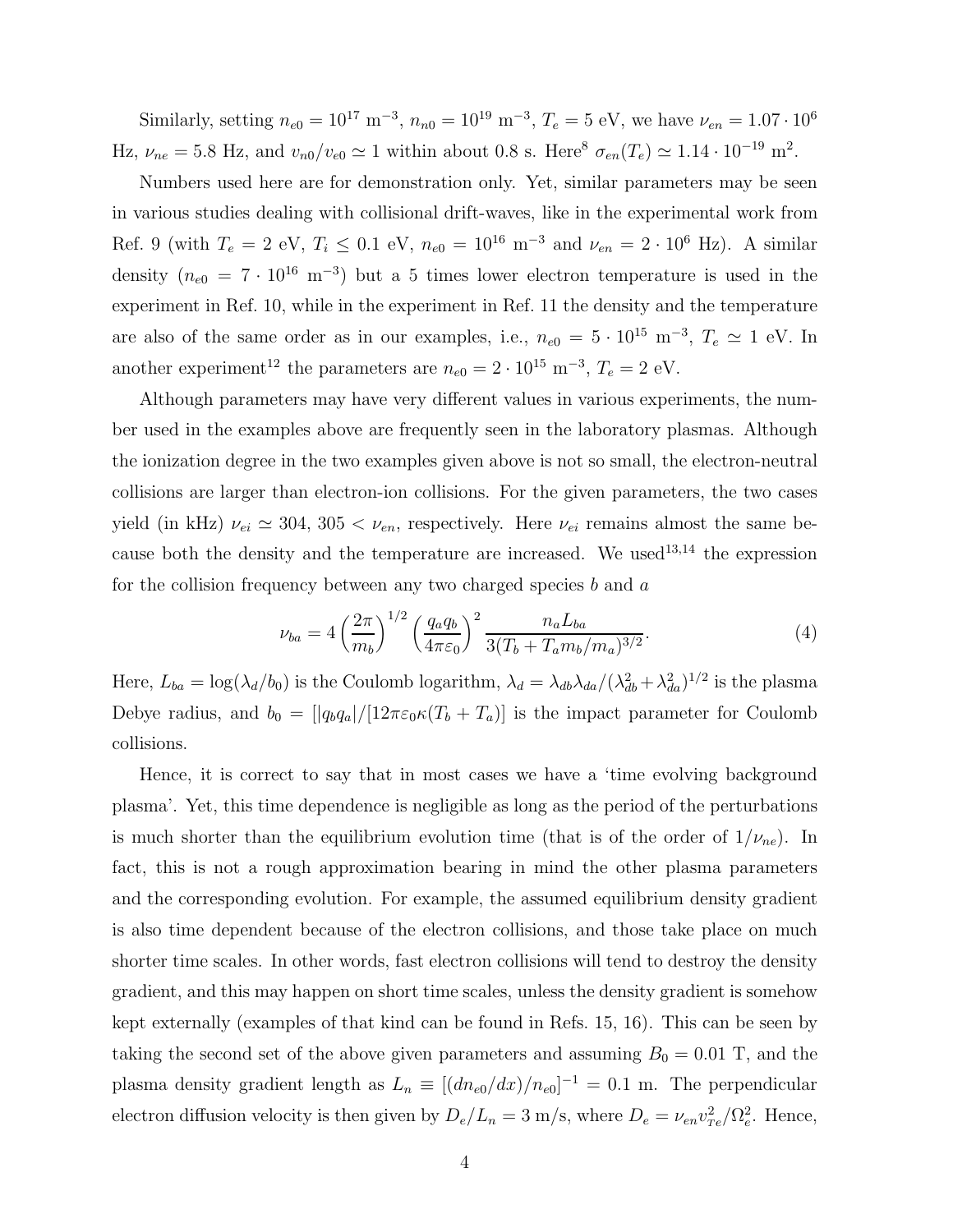electron diffusion perpendicular to the magnetic field vector will tend to destroy the given density gradient in about 0.03 s and all this is entirely due to collisions. Regarding the neutrals, we stress that there may also be a continuous diffusion of neutrals from nearby regions, and those new particles have no time to be accelerated by friction within the assumed short wave period. As a result, in most cases one may perform a wave analysis neglecting the equilibrium movement of the neutrals.

# III. DERIVATIONS AND RESULTS

#### A. Drift wave

From Eq. [\(2\)](#page-2-1), in the limit when the wave phase velocity and the perturbed electron velocity are much below the electron thermal velocity (equivalent to the usual massless electron approximation in the literature), we obtain the electron perpendicular velocity

<span id="page-4-0"></span>
$$
v_{e\perp} = \frac{1}{1 + \nu_{en}^2 \alpha^2 / \Omega_e^2} \left[ \frac{1}{B_0} \vec{e}_z \times \nabla_\perp \phi + \frac{\nu_{en} \alpha}{\Omega_e} \frac{\nabla_\perp \phi}{B_0} - \frac{v_{Te}^2 \nu_{en} \alpha}{\Omega_e^2} \frac{\nabla_\perp n_e}{n_e} - \frac{v_{Te}^2}{\Omega_e} \vec{e}_z \times \frac{\nabla_\perp n_e}{n_e} \right]. \tag{5}
$$

Here,  $\alpha = \omega/(\omega + i\nu_{ne})$ . In view of the previous discussion on equilibrium, the perturbed neutral velocity used here is  $\vec{v}_n = i \nu_{ne} \vec{v}_e/(\omega + i \nu_{ne})$ . The electron parallel momentum yields the parallel velocity

<span id="page-4-1"></span>
$$
v_{ez1} = \frac{ik_z v_{Te}^2}{\nu_{en}} \frac{\omega^2 + \nu_{ne}^2}{\omega^2 - i\nu_{ne}\omega} \left(\frac{e\phi_1}{\kappa T_e} - \frac{n_{e1}}{n_{e0}}\right). \tag{6}
$$

Using Eqs. [\(5,](#page-4-0) [6\)](#page-4-1), and neglecting  $|\nu_{en}^2 \alpha^2 / \Omega_e^2$  $\binom{2}{e}$  in comparison to 1 in the denominator in Eq. [\(5\)](#page-4-0) (the limit of magnetized electrons), from the electron continuity equation

$$
\frac{\partial n_{e1}}{\partial t} + \nabla_{\perp} (n_e \vec{v}_{\perp e}) + \nabla_z (n_{e0} \vec{v}_{ez1}) = 0,
$$

we obtain

<span id="page-4-2"></span>
$$
\frac{n_{e1}}{n_{e0}} = \frac{\omega_{*e} + iD_p + iD_z(\omega^2 + \nu_{ne}^2)/(\omega^2 - i\nu_{ne}\omega)}{\omega + iD_p + iD_z(\omega^2 + \nu_{ne}^2)/(\omega^2 - i\nu_{ne}\omega)} \frac{e\phi_1}{\kappa T_e}.
$$
\n(7)

Here

$$
D_p = \nu_{en} \alpha k_y^2 \rho_e^2
$$
,  $D_z = k_z^2 v_{Te}^2 / \nu_{en}$ ,  $\rho_e = v_{Te} / \Omega_e$ .

The term  $D_p$  describes the effects of electron collisions in the perpendicular direction. Note that neglecting the neutral dynamics here is equivalent to setting  $\nu_{ne} = 0$ , yielding  $\alpha = 1$ , and this corresponds to the model in Refs. 1, 2. In the case  $D_p = 0$ , Eq. [\(7\)](#page-4-2) becomes the same as the corresponding equation from Ref. 6. It is seen also that the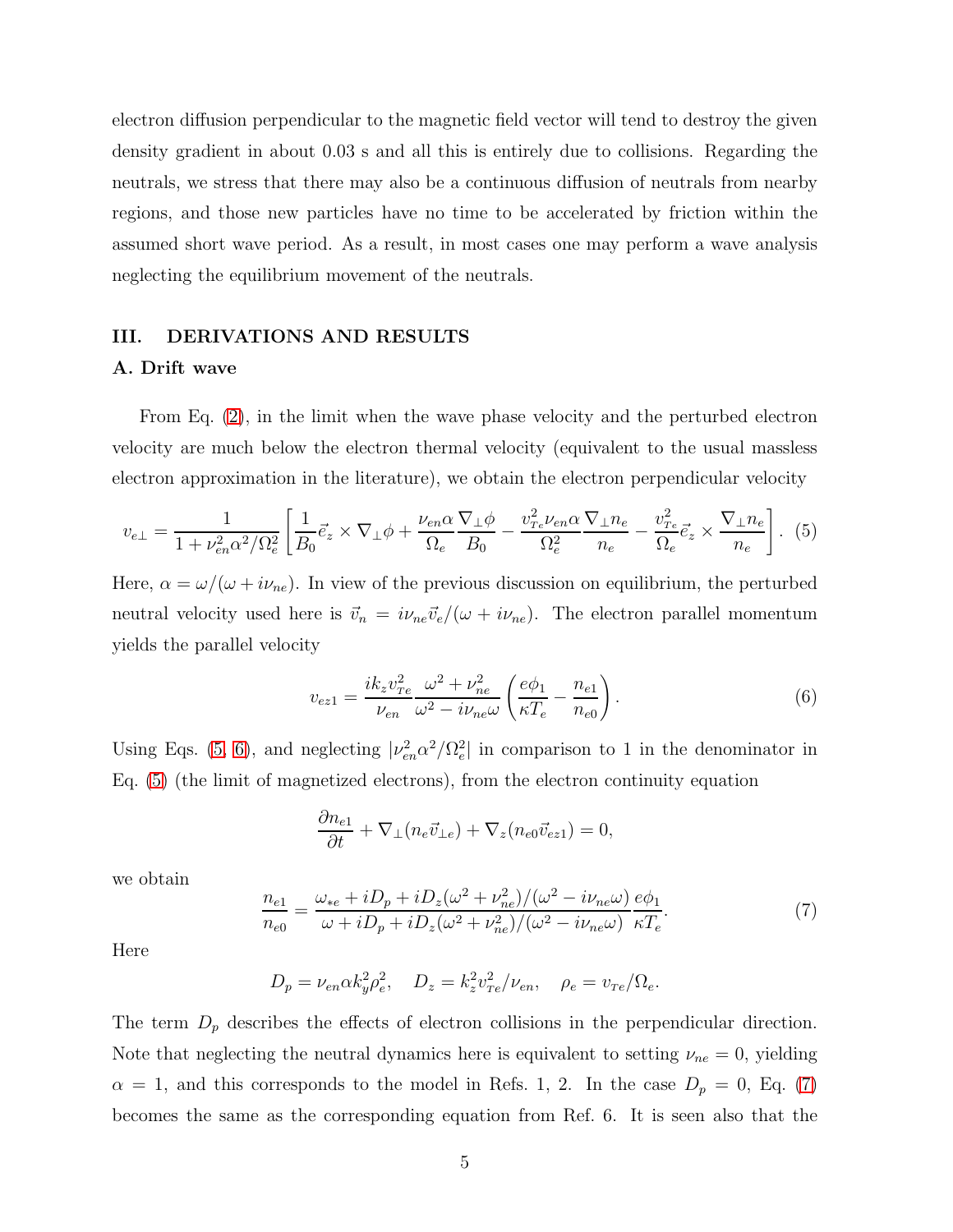assumption  $|D_z/D_p| \gg 1$  yields the condition [\(1\)](#page-1-0). In the present work we are interested in the domain when this limit is either reversed or the ratio is of order of 1.

For cold collisionless ions we use the same model as in Ref. 6, i.e., the ions are only subject to the electromagnetic force, so that the momentum equation for magnetized ions is

<span id="page-5-2"></span>
$$
m_i n_i \left[ \frac{\partial \vec{v}_i}{\partial t} + (\vec{v}_i \cdot \nabla) \vec{v}_i \right] = -e n_i \nabla \phi + e n_i \vec{v}_i \times \vec{B}.
$$
 (8)

Using this, from the ion continuity we obtain

<span id="page-5-3"></span>
$$
\frac{n_{i1}}{n_{i0}} = \left(\frac{\omega_{*e}}{\omega} + \frac{k_z^2 c_s^2}{\omega^2} - k_y^2 \rho_s^2\right) \frac{e\phi_1}{\kappa T_e}, \quad \rho_s = c_s/\Omega_i, \quad c_s^2 = \kappa T_e/m_i.
$$
\n(9)

The dispersion equation within the quasi-neutrality limit reads

<span id="page-5-0"></span>
$$
\frac{\omega_{*e}}{\omega} + \frac{k_z^2 c_s^2}{\omega^2} - k_y^2 \rho_s^2 = \frac{\omega_{*e} + iD_p + iD_z(\omega^2 + \nu_{ne}^2)/(\omega^2 - i\nu_{ne}\omega)}{\omega + iD_p + iD_z(\omega^2 + \nu_{ne}^2)/(\omega^2 - i\nu_{ne}\omega)}.
$$
(10)

The term with the sound speed is due to the ion parallel response and it is known to introduce the threshold for the instability.<sup>6</sup>

For negligible collisions, the right-hand side in Eq. [\(10\)](#page-5-0) reduces to 1, and we have the simple expression for the drift wave in an ideal plasma

<span id="page-5-1"></span>
$$
\omega^2 (1 + k_y^2 \rho_s^2) - \omega_{*e} \omega - k_z^2 c_s^2 = 0.
$$
\n(11)

It has two solutions, one positive coupled drift-acoustic mode, and one negative acoustic mode.

The full Eq. [\(10\)](#page-5-0) is solved numerically for several values of the neutral density. In Fig. 1 the frequency (normalized to  $\omega_{*e}$ ) of the positive drift-acoustic solution is given in terms of the parallel wave-number  $k_z$ , for a fixed  $k_y = 10^3$  1/m, and for  $n_{n0} = 10^{21}$  $m^{-3}$ ,  $n_{e0} = 5 \cdot 10^{16} \text{ m}^{-3}$ ,  $T_e = 11600 \text{ K}$ ,  $B_0 = 0.1 \text{ T}$ , and  $L_n = 0.1 \text{ m}$ . This particular set of parameters can easily be achieved in laboratory conditions, and it is taken in order to have perfectly satisfied all conditions used in the model. This is seen from the following.  $\omega_{*e} \simeq 10^5$  Hz, and the mode frequency is below  $\omega_{*e}$  or of the same order, so that for the given parameters both electrons and ions are magnetized,  $\Omega_i \simeq 10^7$  Hz,  $\Omega_e = 2 \cdot 10^{10}$  Hz. The electron collision frequency with ions  $\nu_{ei}$  is about 3 orders of magnitude below  $\nu_{en} \simeq 10^8$  Hz, and it is therefore negligible. The plasma  $\beta$  is about  $10^{-6}$ and the electrostatic limit is justified. Large  $k_y$  implies a reasonably well satisfied local analysis condition because  $L_n/\lambda_y \simeq 16$ . In the range of frequencies and  $k_z$  given in Fig. 1,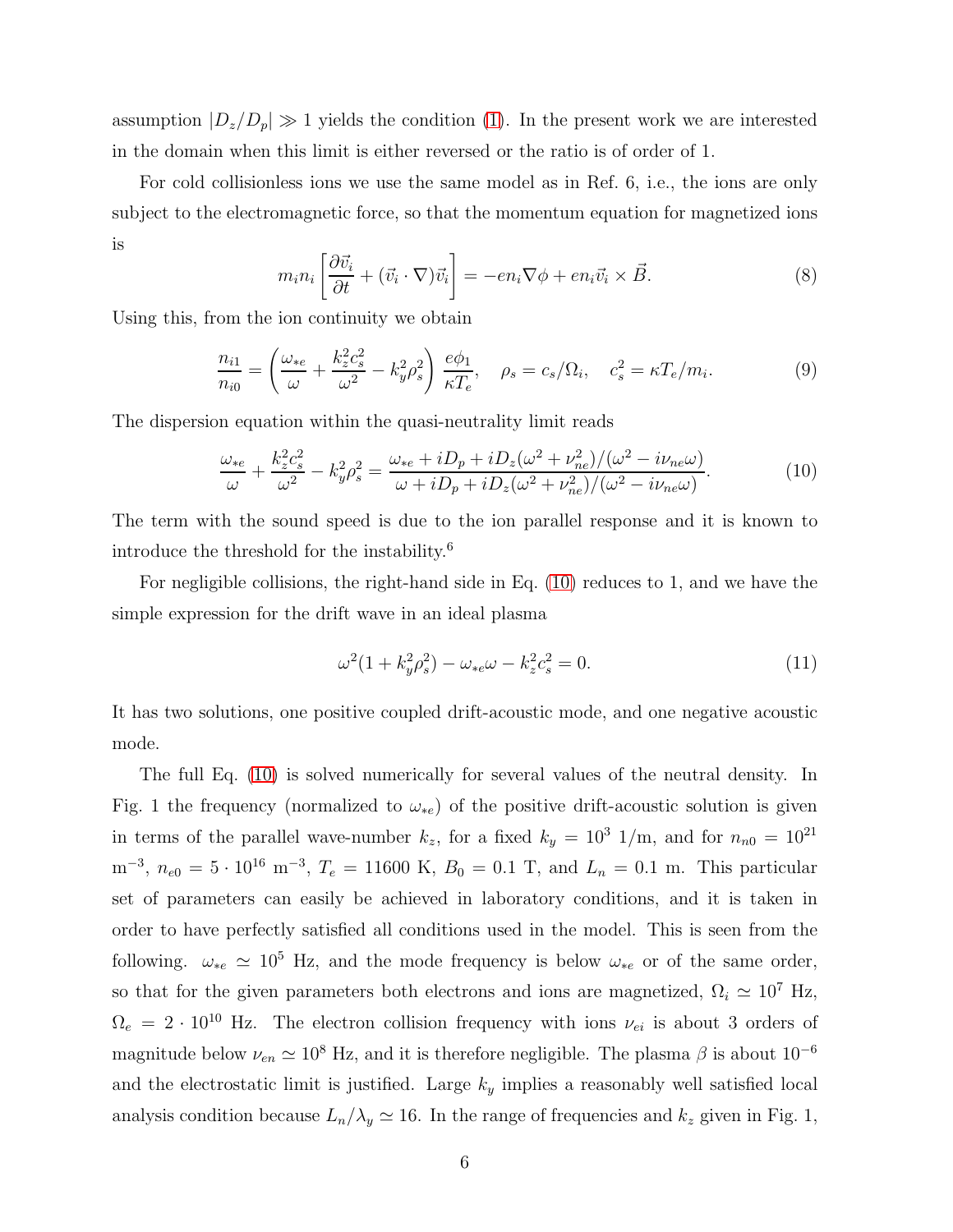

Figure 1: The positive solutions of Eq. [\(10\)](#page-5-0) without (dashed line) and with (full line) the perpendicular electron collisions included. Dotted line is the positive solution of Eq. [\(11\)](#page-5-1). Frequency is normalized to  $\omega_{*e}$ .

the ratio  $(\omega/k_z)/v_{Te}$  changes between 0.12 (for  $k_z = 1$ ) and 0.02 (for  $k_z = 14$ ), so that neglecting the left-hand side of the electron momentum equation is justified. Observe also that the electron mean free path is  $v_{Te}/v_{en} \simeq 0.004$  m, while the shortest parallel wavelength is about 0.45 m, so the condition for the fluid model for electrons is well satisfied.

The dotted line in Fig. 1 is the solution which follows from the ideal case [\(11\)](#page-5-1) (i.e., for the right-hand side in Eq. [\(10\)](#page-5-0) equal to unity). In the limit of small  $k_z$  this solution goes to 0.49  $\omega_{*e}$  because here  $k_y \rho_s = 1.02$ . The dashed line is the numerical solution of Eq. [\(10\)](#page-5-0) in the case when the electron collisions in the perpendicular direction are simply ignored  $(D_p = 0)$ . The full line is the solution including  $D_p$ . Observe the significant difference in the limit of small  $k_z$  between the ideal mode frequency and the collisional modes. The effect of keeping  $D_p$  here is practically to restore (at least quantitatively) the drift-like behavior of the mode.

The growth-rates associated with the frequency from Fig. 1 are presented in Fig. 2, showing an angle dependence and having a maximum at  $k_z$  around 3 (for the case  $D_p = 0$ ). We note that a similar angle dependence (though due to ion collisions) was obtained recently in the problem of current driven acoustic modes.<sup>7</sup>,<sup>17</sup> In the present case, the origin of the maximum, and of the reduced frequency for small  $k_z$  is different and can be understood from the following. If  $D_p$  is completely omitted, the approximative growth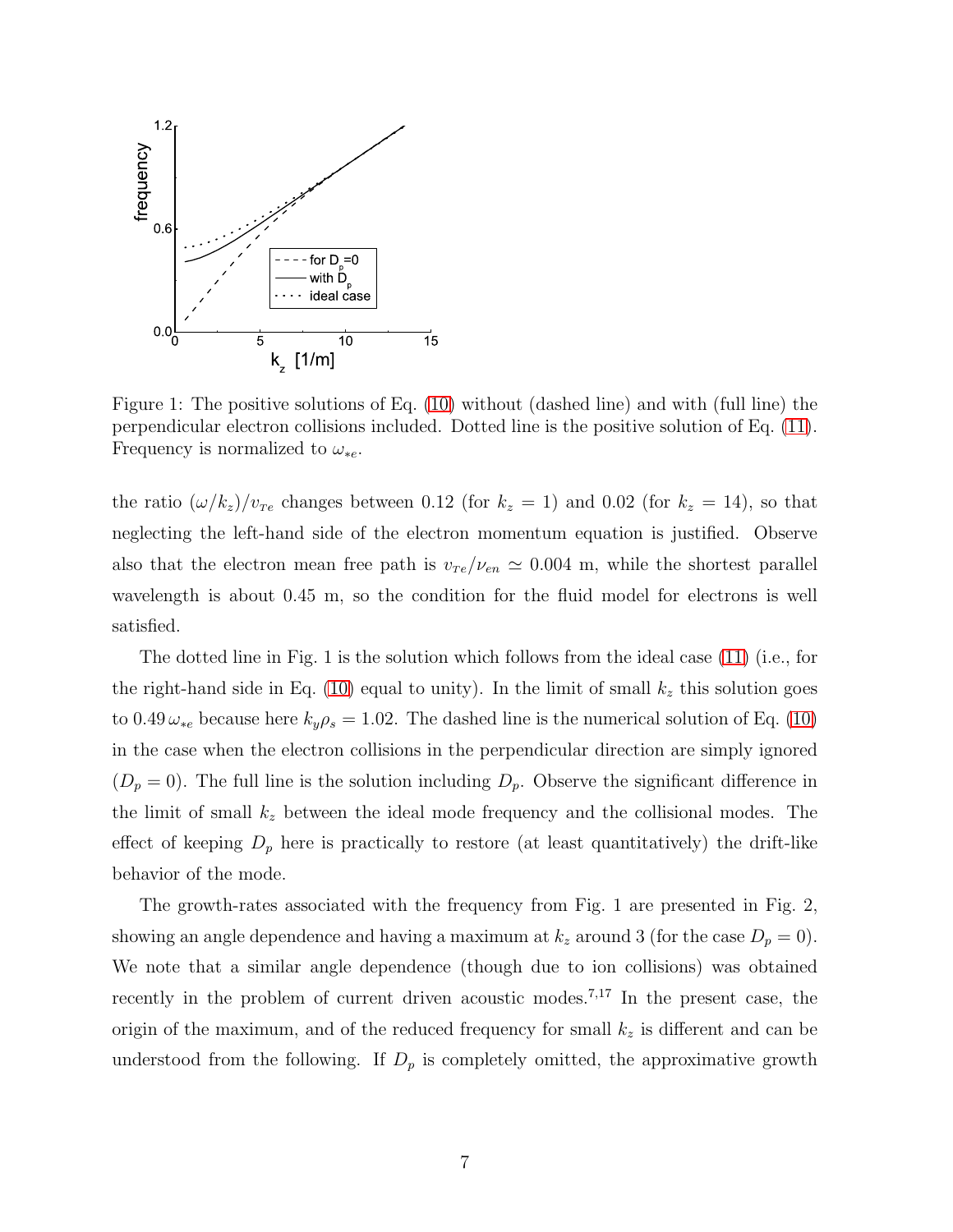

Figure 2: Growth rate (normalized to  $\omega_{*e}$ ) associated with the mode from Fig. 1. The dash-dot line refers to the growth rate which follows from Eq. [\(12\)](#page-7-0), i.e., in the limits  $D_p = 0$  and  $|\omega| \ll D_z$ ).

rate is given by  $6\frac{1}{2}$ 

<span id="page-7-0"></span>
$$
\omega_i \simeq \frac{\omega_r^2}{D_z} \frac{\omega_r^2 k_y^2 \rho_s^2 - k_z^2 c_s^2}{\omega_r^2 (1 + k_y^2 \rho_s^2) + k_z^2 c_s^2}.
$$
\n(12)

Here  $\omega_{r,i}$  denote the real and imaginary parts of the frequency, respectively. This analytic expression is obtained and valid within the approximation

<span id="page-7-1"></span>
$$
|\omega_r| \ll D_z. \tag{13}
$$

Hence, in this limit, the growth rate appears to be proportional to  $1/D_z \sim 1/k_z^2$  and it strongly grows for small  $k_z$ . This is presented by the dash-dotted line in Fig. 2.

The condition [\(13\)](#page-7-1) can be written as

<span id="page-7-2"></span>
$$
\frac{|\omega_r|/k_z}{v_{Te}} \ll \frac{k_z v_{Te}}{\nu_{en}}.\tag{14}
$$

The right-hand side is the ratio of the mean free path and the parallel wavelength, and it must be below 1 to have a proper fluid theory. The left-hand side (the ratio of the parallel wave phase speed and the electron thermal speed) must also be below 1 within the model used here (neglected left-hand side of the electron momentum equation). However, although both sides separately have some physical meaning and both are below 1, their mutual ratio is arbitrary and, therefore, the conditions [\(13,](#page-7-1)[14\)](#page-7-2) do not have to be satisfied. In fact, in our present case, for the parameters used above and in the limit of small  $k_z$ , the frequency  $|\omega_r|$  becomes of the order of  $D_z$  or even larger. This reverses the direction of the dash-dotted line in Fig. 2 for small enough  $k_z$ , and we obtain the dashed line (the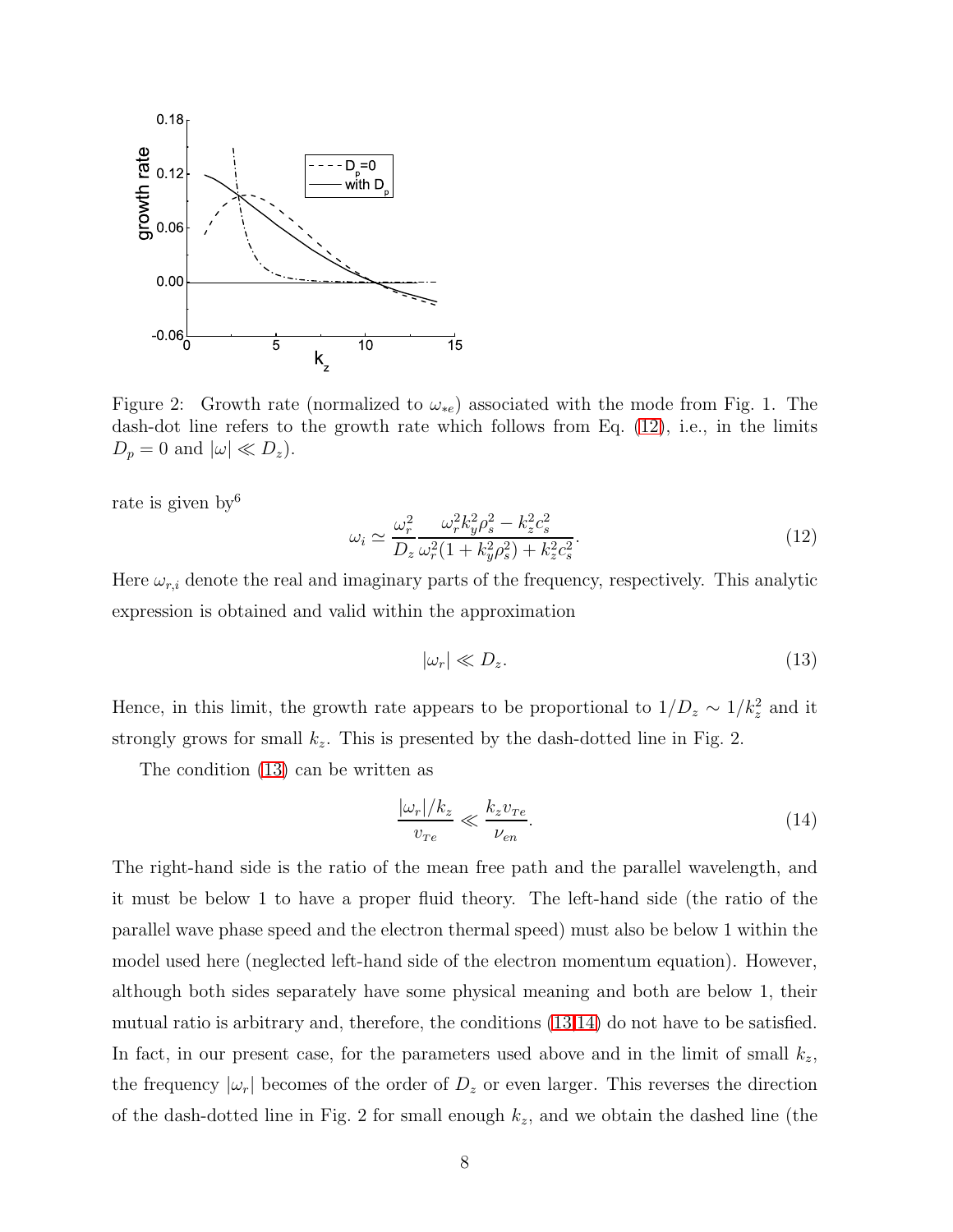

Figure 3:  $D_p = \nu_{en} k_y^2 \rho_e^2$  normalized to  $D_z$  in terms of  $k_z$  corresponding to Figs. 1, 2.

case  $D_p = 0$ . Hence, for small  $k_z$  the growth rate takes a completely different shape if the condition [\(1\)](#page-1-0) is satisfied, and if the dispersion equation is solved for parameters when the condition [\(13\)](#page-7-1) does not hold.

Remark that the condition [\(13\)](#page-7-1) is usually used for analytical convenience. We have shown here that this excludes an important limit in which the growth rate may be drastically reduced.

In addition to this, in the limit opposite to the condition [\(1\)](#page-1-0), the perpendicular electron dynamics and perpendicular collisions must be taken into account. As a result the growth rate is additionally modified and it is given by the full line in Fig. 2. This effect appears because for  $k_z < 6$  1/m, we have  $D_p > D_z$  as seen from Fig. 3, where  $D_p$  is presented normalized to local values of  $D_z(k_z)$ . Basically the same reasons are behind the reduced frequency in Fig. 1.

Note also that the growth rate in Fig. 2 becomes negative around  $k_z \simeq 10.45$  1/m. The reason for this may be seen from Eq. [\(12\)](#page-7-0), where the growth rate changes the sign if  $k_z^2 > \omega_r^2 k_y^2 \rho_s^2$  $s^2/c_s^2$ . This is the instability threshold mentioned earlier, due to the parallel ion response. The point of the sign change is almost the same for all three cases from Fig. 2 because all parameters, except the frequency, are kept constant, and the frequency itself for the three cases is almost the same (see Fig. 1).

Equation [\(10\)](#page-5-0) is solved also in terms of  $k_y$ , for a fixed  $k_z = 4 \text{ m}^{-1}$  and for the same values for the other parameters as above. This yields  $D_z = 25810$  Hz and  $\rho_s = 10^{-3}$  m. The result for the frequency and the growth rate (both in units of  $\omega_{*e}$ ) is presented in Figs. 4, 5. In the given range of  $\vec{k}$  the ratio  $D_p/D_z$  has values in the range from 0.2 (for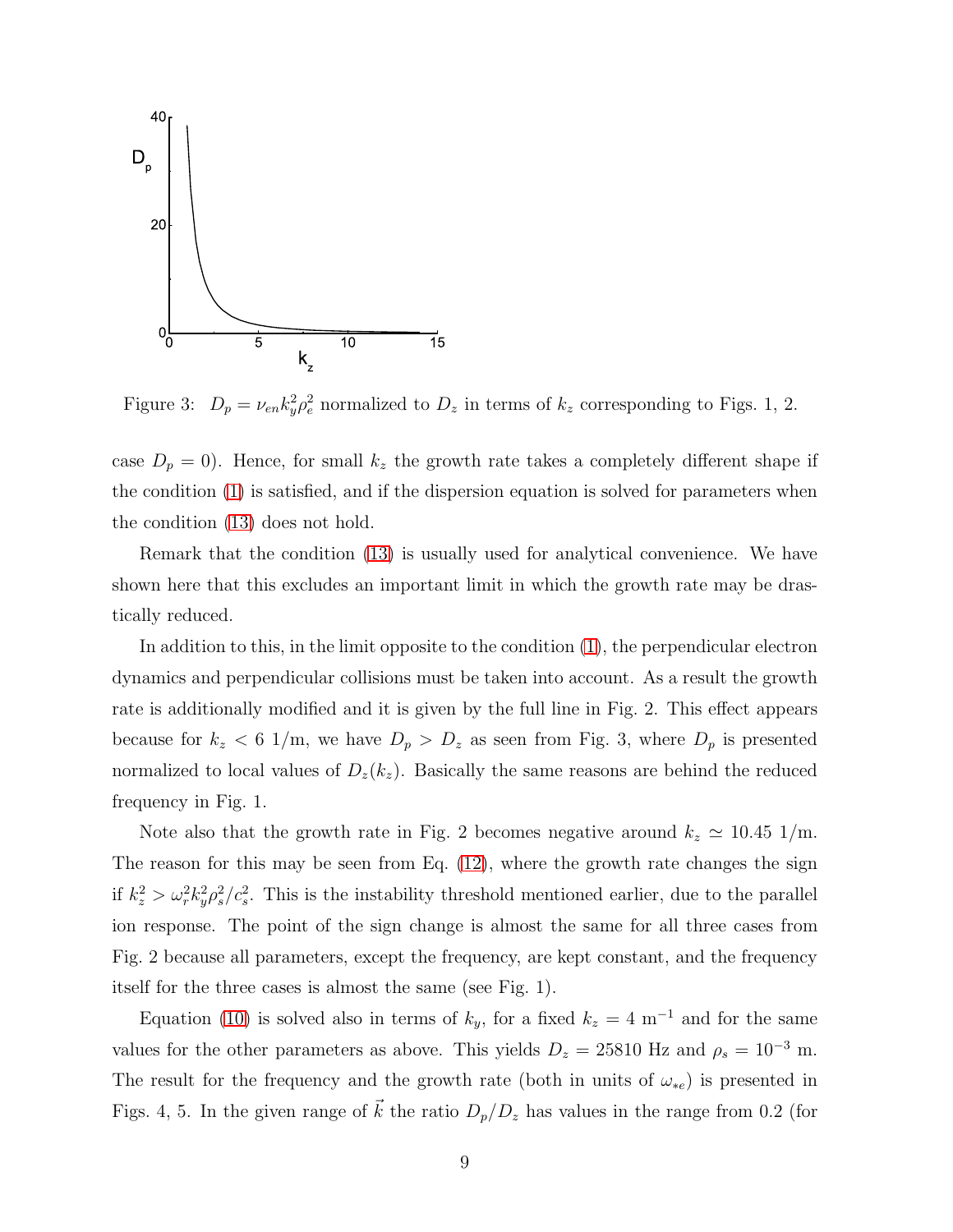

Figure 4: The normalized frequency as positive solution of Eq. [\(10\)](#page-5-0) in terms of  $k_y$ .



Figure 5: The normalized growth rate for the frequency from Fig. 4.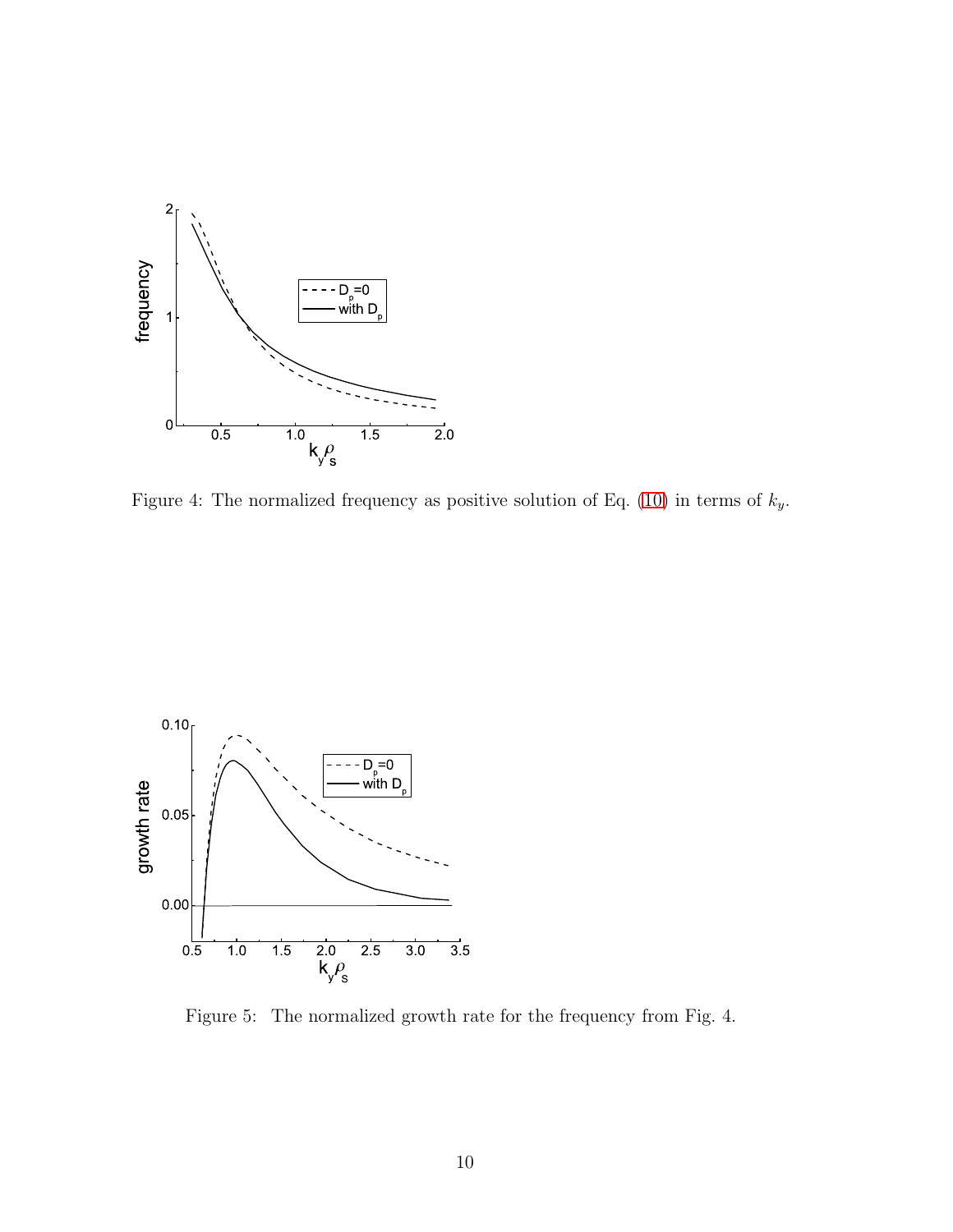$k_y = 300 \text{ 1/m}$  to 15 (for  $k_y = 2500$ ). The growth rate changes the sign at  $k_y \rho_s \simeq 0.65$ . Setting  $D_p = 0$  provides the dashed lines in Figs. 4 and 5. The growth rate is lower in the presence of  $D_p$ . Physically, in the situation with  $D_p \neq 0$ , light electrons have more possibility to shield electrostatic perturbations by moving now also in the perpendicular direction (due to the collisions). As a result, the growth rate is reduced.

#### B. Acoustic wave

In the case of high wave frequencies

<span id="page-10-1"></span>
$$
\Omega_e \gg |\omega| \gg \Omega_i,\tag{15}
$$

the ions are unmagnetized and their response is the same as in an ion acoustic mode, while the electron dynamics is the same as in the previous text. The ion continuity and momentum equation [\(8\)](#page-5-2) without the Lorentz force instead of Eq. [\(9\)](#page-5-3) yield  $n_{i1}/n_{i0}$  $(k^2 c_s^2/\omega^2) e\phi_1/(\kappa T_e), k^2 = k_y^2 + k_z^2$  $\frac{2}{z}$ . The dispersion equation now reads

<span id="page-10-0"></span>
$$
\frac{k^2 c_s^2}{\omega^2} = \frac{\omega_{*e} + iD_p + iD_z(\omega^2 + \nu_{ne}^2)/(\omega^2 - i\nu_{ne}\omega)}{\omega + iD_p + iD_z(\omega^2 + \nu_{ne}^2)/(\omega^2 - i\nu_{ne}\omega)}.
$$
(16)

Equation [\(16\)](#page-10-0) is solved for modified parameters in order to have the conditions [\(15\)](#page-10-1) satisfied. Hence, we take heavier (argon) ions  $m_i = 40m_p$ ,  $m_n = m_i$ , and  $T_e = 5$  eV,  $n_{n0} = 10^{21} \text{ m}^{-3}$ ,  $n_{e0} = n_{i0} = 5 \cdot 10^{16} \text{ m}^{-3}$ ,  $B_0 = 0.01 \text{ T}$ ,  $L_n = 0.1 \text{ m}$ . For these parameters we have<sup>18</sup>  $\sigma_{en} = 8.7 \cdot 10^{-20}$  m<sup>2</sup>. We set  $k_y = 7 \cdot 10^2$  1/m and solve Eq. [\(16\)](#page-10-0) in terms of  $k_z$ . The results are given in Figs. 6 and 7. It is seen that the perpendicular electron collisions drastically destabilize the mode. In the limit of small  $k_z$ , the growth rate in Fig. 7 is about 70 times larger. Note that for  $k_z = 0.3$  1/m we have  $D_p/D_z = 141$ , while for  $k_z = 14$  1/m this ratio is only 0.06.

For large  $k_z$  values, the growth rate in Fig. 7 decreases with  $k_z$  similar to the solutions from Ref. 2. It can also be shown that the growth rate becomes larger when  $n_{n0}$  is increased (i.e., for larger collision frequency). These features are in agreement with an approximative analytical solution that may be derived from Eq. [\(16\)](#page-10-0) assuming a dominance of the  $D_z$ term.

# IV. CONCLUSIONS

To summarize, we have presented some details of the collisional drift wave instability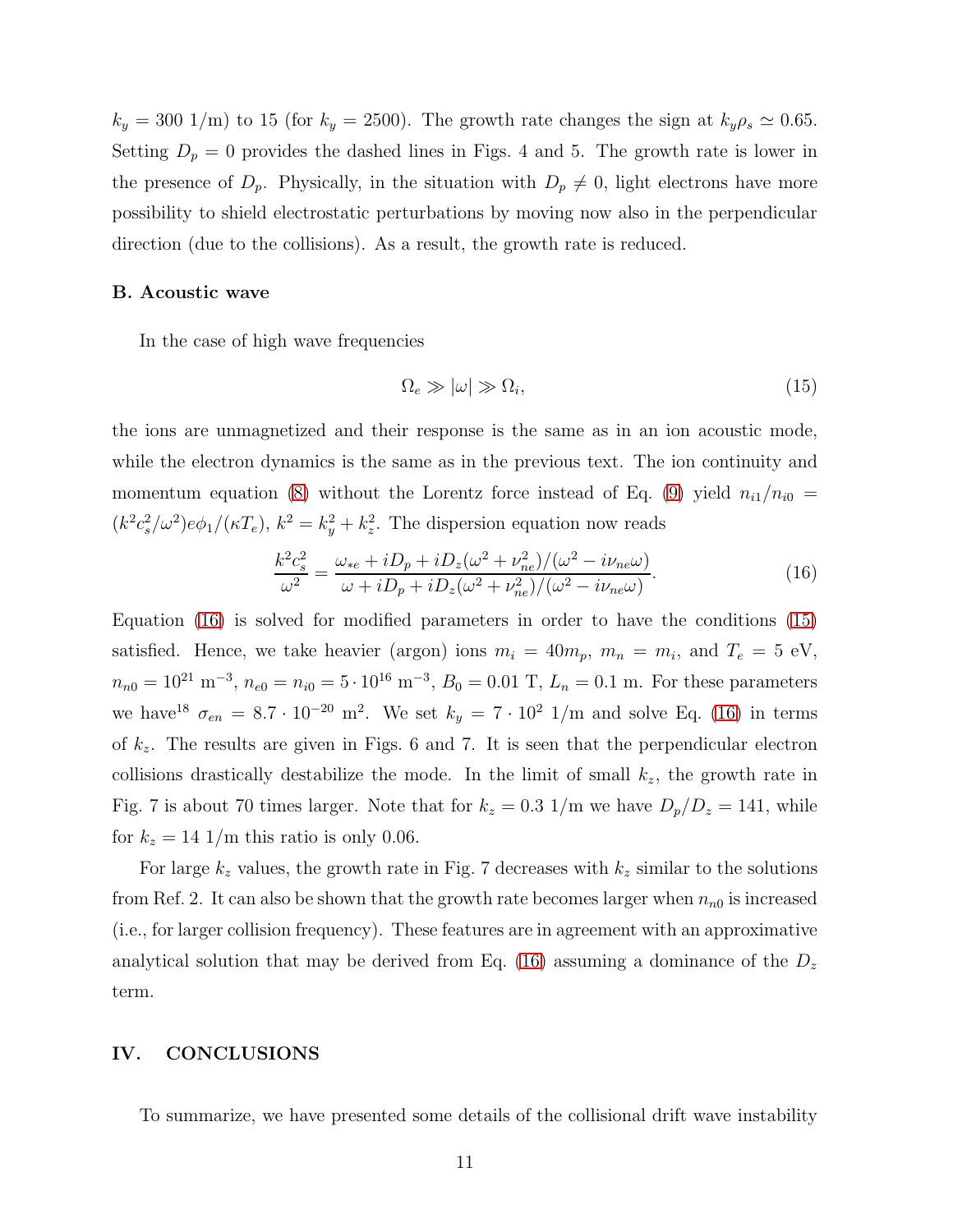

Figure 6: Ion acoustic frequency (normalized to  $\omega_{*e}$ ) as the positive solution of Eq. [\(16\)](#page-10-0).



Figure 7: The normalized growth rate associated with the acoustic mode from Fig. 6.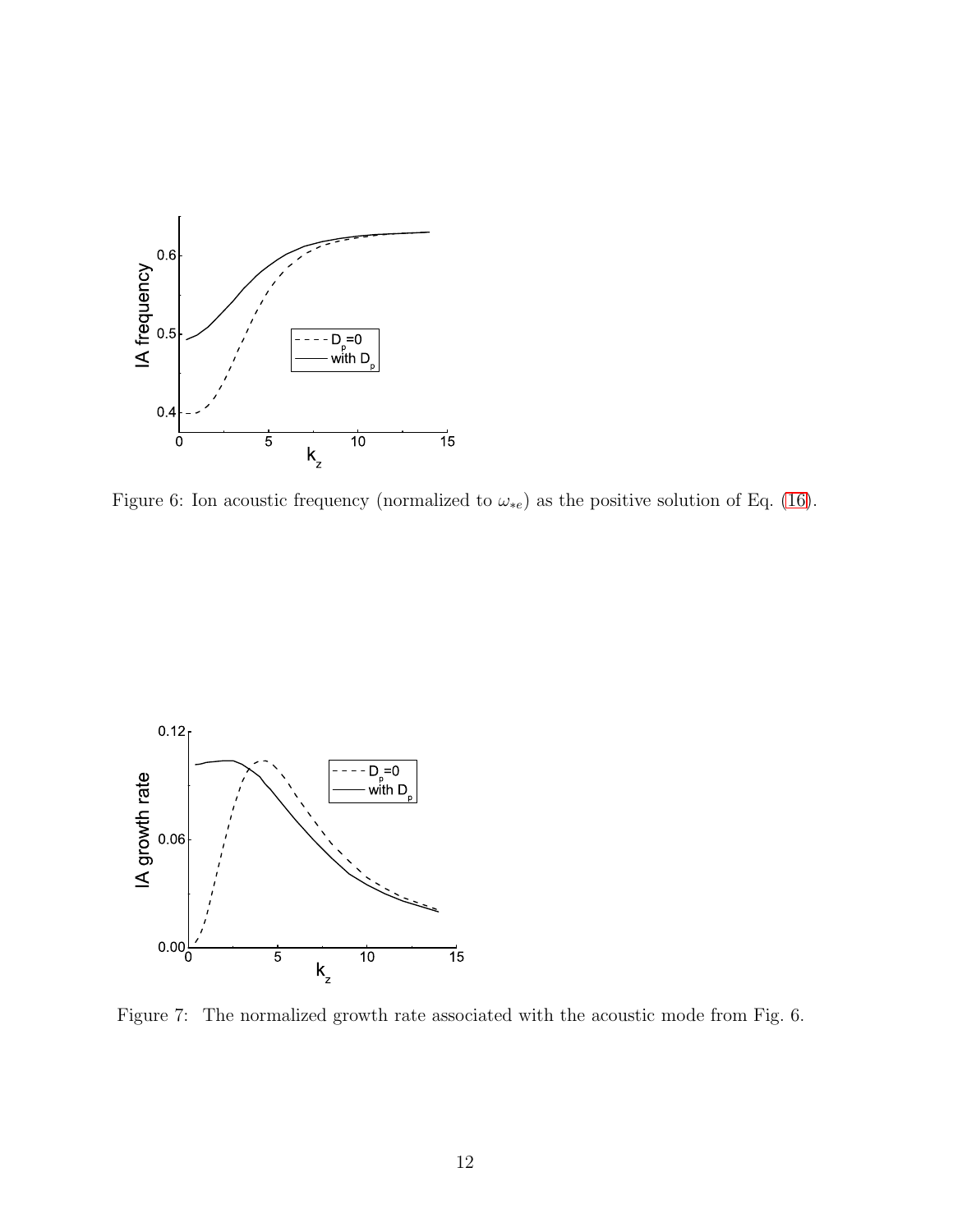that are usually overlooked in the literature. In particular, the mode behavior for small parallel wave numbers is usually described within the limit given by the condition [\(13\)](#page-7-1), resulting in a strongly increasing growth rate proportional to  $1/k_z^2$ . We have shown that in the opposite limit the mode is considerably modified, both the frequency and the growth rate are reduced. As a result, the growth rate appears to be angle dependent, reaching a maximum value for a certain angle of propagation. Furthermore, the effect of collisions on the perpendicular electron dynamics and on the collisional drift wave instability is discussed. It is shown to have effect on both the wave frequency and the growth rate, as presented in Figs. 1, 2, 4, and 5.

Similar effects of the perpendicular electron collisions are shown for the acoustic-type mode in plasmas with magnetized electrons and unmagnetized ions. In such plasmas, the ion electrostatic perturbations result in acoustic modes regardless of the angle of propagation. The physics of the mode is described in the classic Ref. 1, and was also discussed more recently in Ref. 2.

The collision frequency has been taken constant in the present work, following standard semi-empirical models used in the literature, yet a recent study<sup>19</sup> shows that it can be significantly modified depending on ion temperature. This is an issue that requires further investigations. In any case we believe that the results presented here should be taken into account in studies dealing with dissipative drift-type instabilities, like those in Refs. 20-23. A most obvious example where the instability conditions will clearly be modified is the recent Ref. 24 dealing with drift dissipative instability in a toroidal device.

The model and results obtained here may be used also in application to space plasmas. A most obvious example where the theory works is the lower solar atmosphere with the ionization ratio which may be as low as  $10^{-6}$  (in photosphere, with typical temperatures of around  $5 \cdot 10^3$  K), and it changes with the altitude to become of the order of 1 in the chromosphere (at the altitude of about 2200 km), and grows towards corona where neutrals are absent. Some aspects of the drift waves in solar atmosphere may be found in Refs. 25, 26. A similar situation with altitude-dependent parameters suitable for the drift wave may be found in the terrestrial ionosphere.<sup>27</sup> Another interesting aspect of the application to space problems may be seen also in Ref. 28 dealing with Hall thrusters used in spacecrafts propulsion, with dominant collisions with neutrals and a geometry suitable for the drift wave analysis.

We have briefly discussed the issue of the equilibrium in such a three-component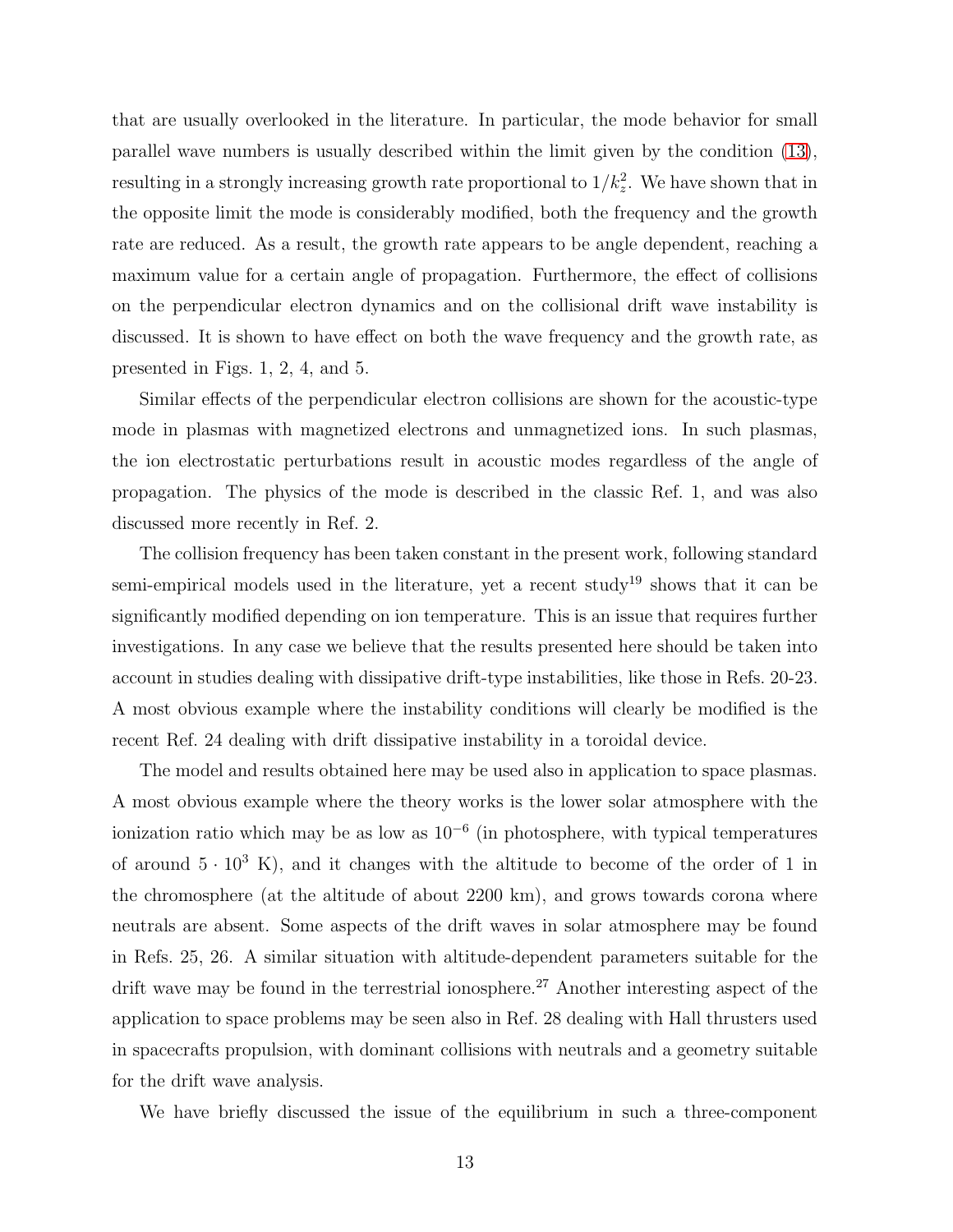collisional plasma. One important point that follows from it, and that has been discussed briefly, is the possibility of equilibrium macroscopic flows of neutrals in a magnetized plasma. Such flows may be generated by diamagnetic drifts of plasma species in an inhomogeneous plasma. The diamagnetic drift itself is not a macroscopic plasma flow but the effect of gyromotion of plasma species in the presence of a density gradient. Yet, as such it may still generate real macroscopic flows of the neutral component of the plasma. This is due to friction and may have important implications, in particular for space plasmas. Similar effects should appear in the presence of a magnetic field gradient.

Acknowledgements: The results presented here are obtained in the framework of the projects G.0304.07 (FWO-Vlaanderen), C 90205 (Prodex), and GOA/2009-009 (K.U. Leuven).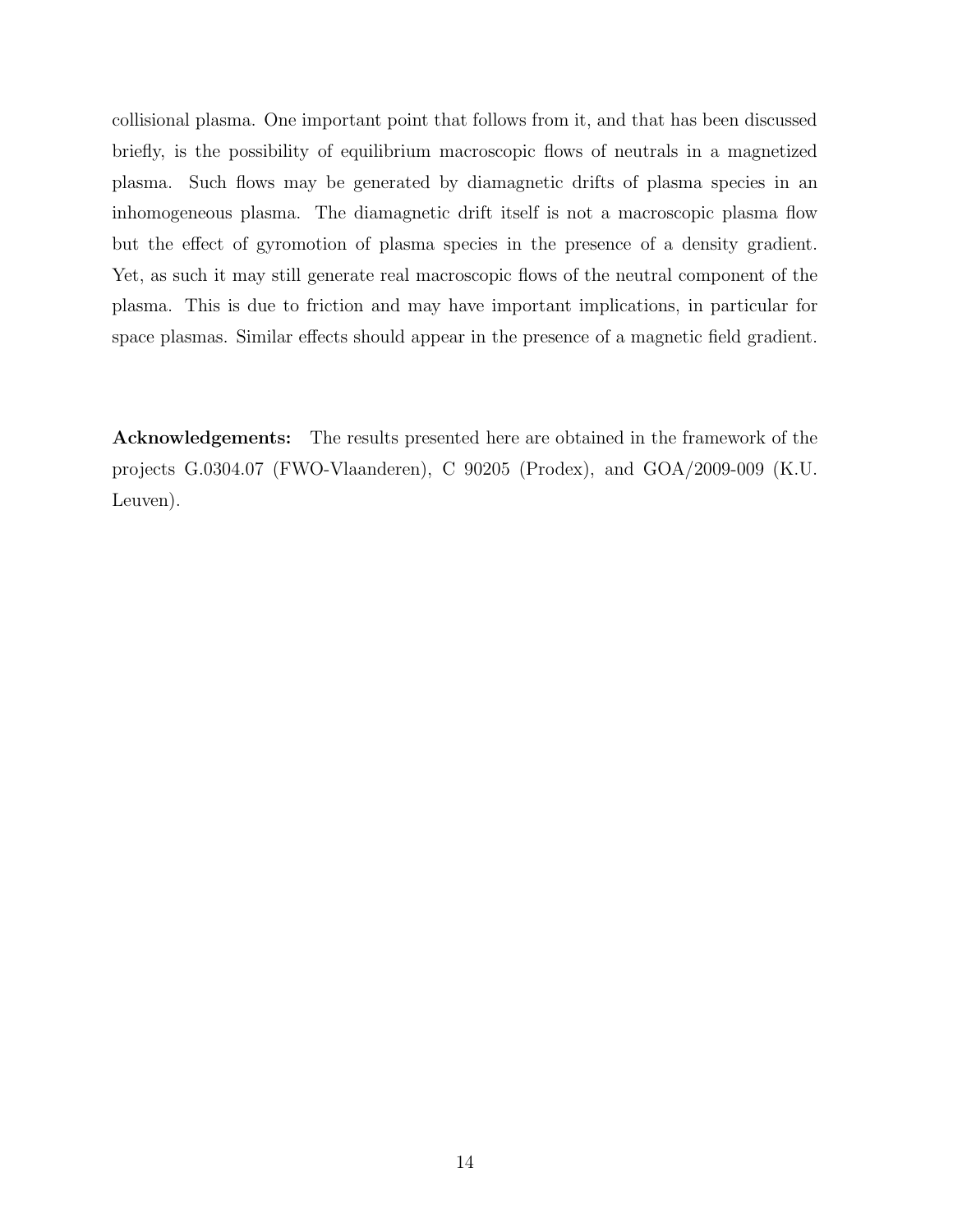# References

- [1] A. B. Mikhailovskii, Theory of Plasma Instabilities, vol. 2 (Consultants Bureau, New York, 1974) p. 192.
- [2] J. Vranjes, D. Petrovic, B. P. Pandey, and S. Poedts, Phys. Plasmas 15, 072104 (2008).
- [3] J. Weiland, Collective Modes in Inhomogeneous Plasmas (Institute of Physics Pub., Bristol, 2000) p. 32.
- [4] J. Vranjes and S. Poedts, Phys. Lett. A 348, 346 (2006).
- [5] J. Vranjes, B. P. Pandey, and S. Poedts, Planet. Space Sci. 54, 695 (2006).
- [6] J. Vranjes and S. Poedts, Phys. Plasmas 15, 034504 (2008).
- [7] J. Vranjes and S. Poedts, Phys. Plasmas 13, 122103 (2006).
- [8] B. Bedersen and L. J. Kiefer, Rev. Mod. Phys. 43, 601 (1971).
- [9] E. Marden Marshall, R. F. Ellis, and J. E. Walsh, Plasma Phys. Contr. Fusion 28, 1461 (1986).
- [10] R. E. Rowberg and A. Y. Wong, Phys. Fluids 13, 661 (1970).
- [11] C. L. Xaplanteris, Astrophys. Space. Sci. 139, 233 (1987).
- [12] E. Gravier, X. Caron, G. Bonhomme, T. Pierre, and J. L. Briançon, Eur. Phys. J. D 8, 451 (2000).
- [13] L. Spitzer, Physics of fully ionized gasses (Intersience Publishers, New York, London, 1984) p. 135.
- [14] J. Vranjes, M. Kono, S. Poedts, and M. Y. Tanaka, Phys. Plasmas 15, 092107 (2008).
- [15] K. Nagaoka, A. Okamoto, S. Yoshimura, M. Kono, and M. Y. Tanaka, Phys. Rev. Lett. 89, 075001 (2002).
- [16] M. Y. Tanaka, K. Nagaoka, A. Okamoto, S. Yoshimura, and M. Kono, IEEE Trans. Plas. Phys. 33, 454 (2005).